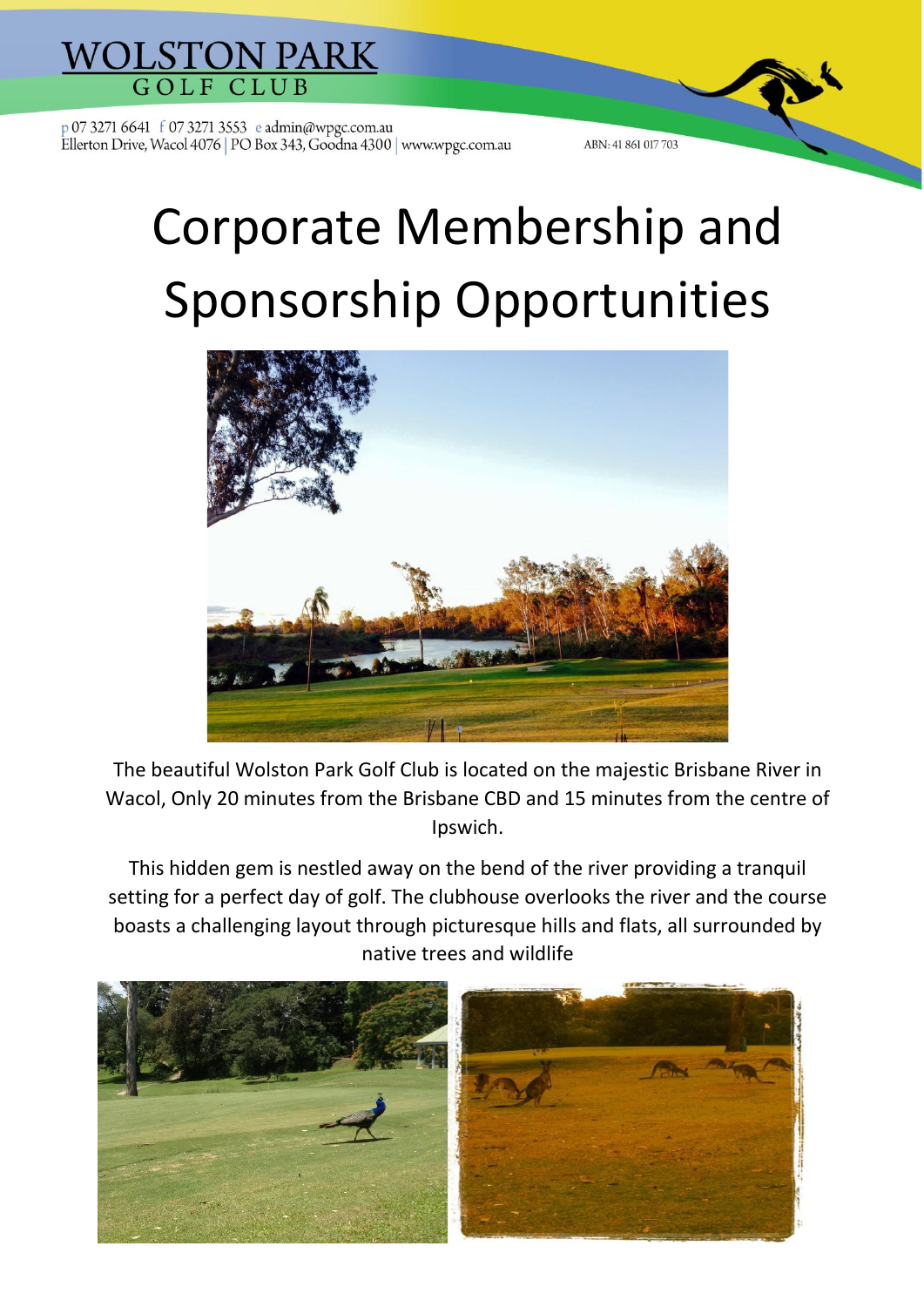Wolston Park Golf Club is proud to present exciting sponsorship opportunities for your business. By forming this partnership with our club, we can link your business to the local market and create more business opportunities.

ABN: 41 861 017 703

The club has over 1,000 people a week play golf and visit our club. We have a strong membership base that play on a regular basis. This sponsorship will help promote your business to those members and visitors to our club.

### **Corporate Membership**

At Wolston Park Golf Club we offer a variety of seven-day corporate membership packages. These packages are all inclusive of everything we believe you need from a corporate membership to meet your business needs and exceed the expectations of the guests you host.

Our General Manager, Frank Byrne, is available to personally assist you with your corporate membership enquiry. He can be contacted directly on 0422 404 138 or you can email him directly on admin@wpgc.com.au.

Upon becoming a corporate member, Frank will become your single point of contact at the club. We understand how busy you are and Frank will ensure you and your guests enjoy the highest standard of customer service upon every visit. He will keep you up to date with advertising and sponsorship opportunities that may arise from time to time.

Should none of the following options suit your requirements, Frank will be able to provide a tailored solution specific to your needs.

Corporate membership at Wolston Park Golf Club has many benefits to your business. A corporate membership is a great tax effective way to reward your staff members for their loyalty and service

We have a Gold, Silver and Bronze package that can be tailored to meet your needs and budget. The details of a packages are below.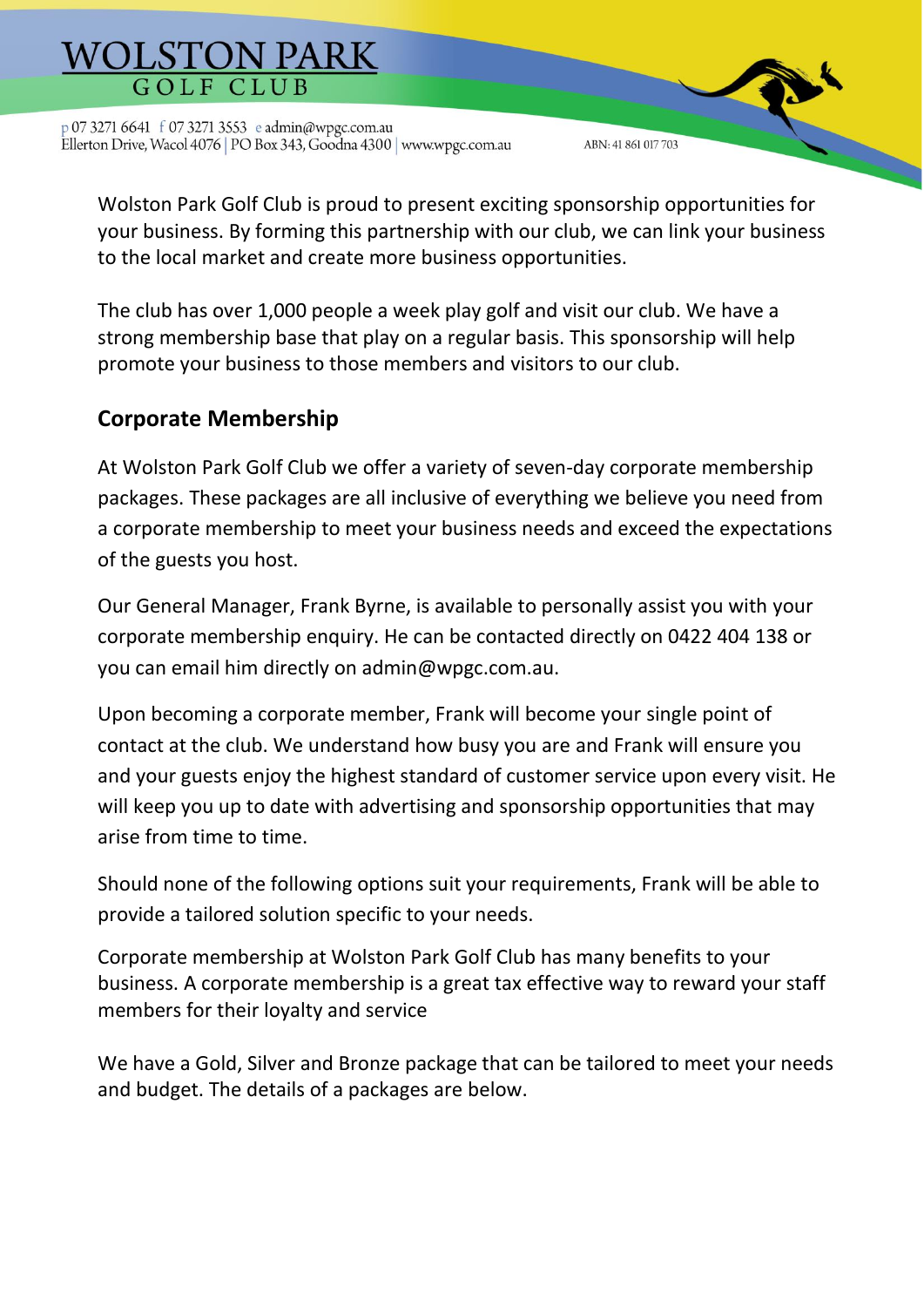# **WOLSTON PARK**

p 07 3271 6641 f 07 3271 3553 e admin@wpgc.com.au Ellerton Drive, Wacol 4076 | PO Box 343, Goodna 4300 | www.wpgc.com.au

ABN: 41 861 017 703

## **GOLD Membership**

4 x 7 Day Full Membership 4 x Official AGU Handicaps Up to 3 Guests Free of Charge Unlimited Golf Cart Use for Members and Guests Guaranteed Tee times 7 days per week Special Rate for Members Guests Free use of our Ballroom for meetings and functions (1 per month) Signage on tee and a cart with company logo 1 team of 4 players in our Wolston Park Cup **\$6,750 inc GST**

#### **SILVER Membership**

4 x 7 Day Full Membership 4 x Official AGU Handicaps Unlimited Golf Cart Use for Members Guaranteed Tee times 7 days per week Special Rate for Members Guests Free use of our Ballroom for meetings and functions (1 per month) Signage on tee and a cart with company logo 1 team of 4 players in our Wolston Park Cup **\$4,750 inc GST**

#### **BRONZE Membership**

2 x 7 Day Full Membership 2 x Official AGU Handicaps Unlimited Golf Cart Use for Members Guaranteed Tee times 7 days per week Special Rate for Members Guests Free use of our Ballroom for meetings and functions (1 per month) Signage on tee and a cart with company logo 1 team of 4 players in our Wolston Park Cup **\$3,250 inc GST**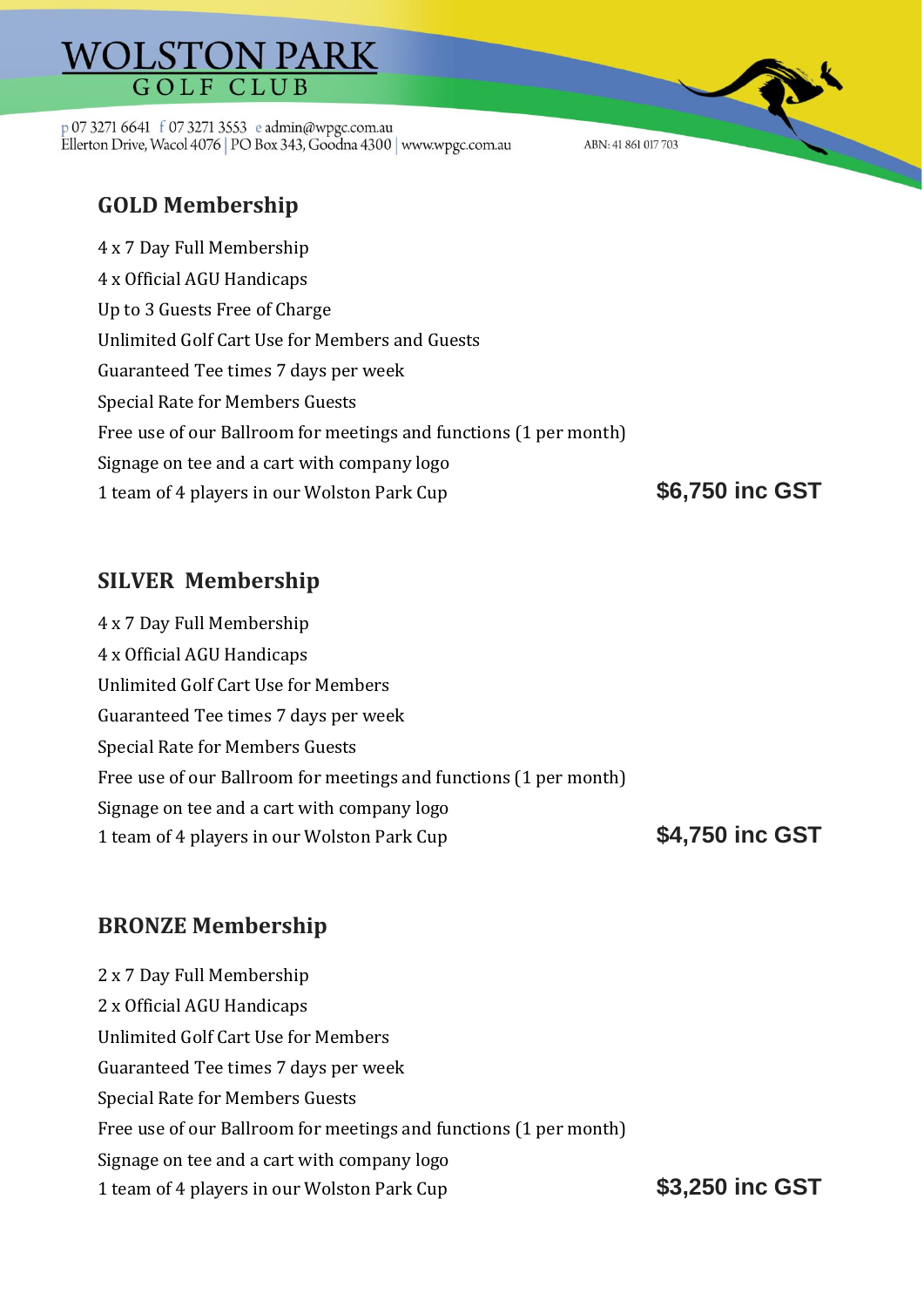ABN: 41 861 017 703

### **Other Sponsorship Opportunities**

#### *Wolston Park Cup*

This is our one major fundraiser event of the year. It is a highly promoted event with several ways to be involved. It is a great way to get involved with our club in a fun and relaxed atmosphere. All players with an AGU can play for the Wolston Park Cup which is a Black Marker honour board open event.

- **Naming Rights** \$3,500. This will mean the event will be named with your company name in the title. You will also have the opportunity to address the field, your logo will be prominent on all marketing material, signage in the clubhouse and a team of four in the event.
- **Hole Sponsorship** \$1,200. Promotional opportunity on a tee box of your choice (subject to availability), company logo on all promotional material and a team of four in the event

For more details about sponsorship opportunities at the Wolston Park Cup, please ask for a promotional brochure.

#### *Tee box dedication.*

We are in the process of renovating some tee boxes and we will dedicate the Tee to the sponsor with a sign in perpetuity. This can range from \$2,000-\$5,000 depending on the tee and work required.

#### *Newsletter Sponsorship*

A regular Club Newsletter is sent out to all club members. Your company logo is included in all newsletters with a company bio on your first edition. Cost is \$500+

#### *Tee Sign and Cart Sponsor*

This is an annual fee of \$750+ for a sign on one of our tee boxes. There is a \$100 initial fee for the production of the sign.

#### *Can and Stubby Coolers.*

Can and stubby coolers are available in the clubhouse in our club colours with your company logo and details on the back. These can be sold over the bar or used as promotional material in events like the Wolston Park Cup.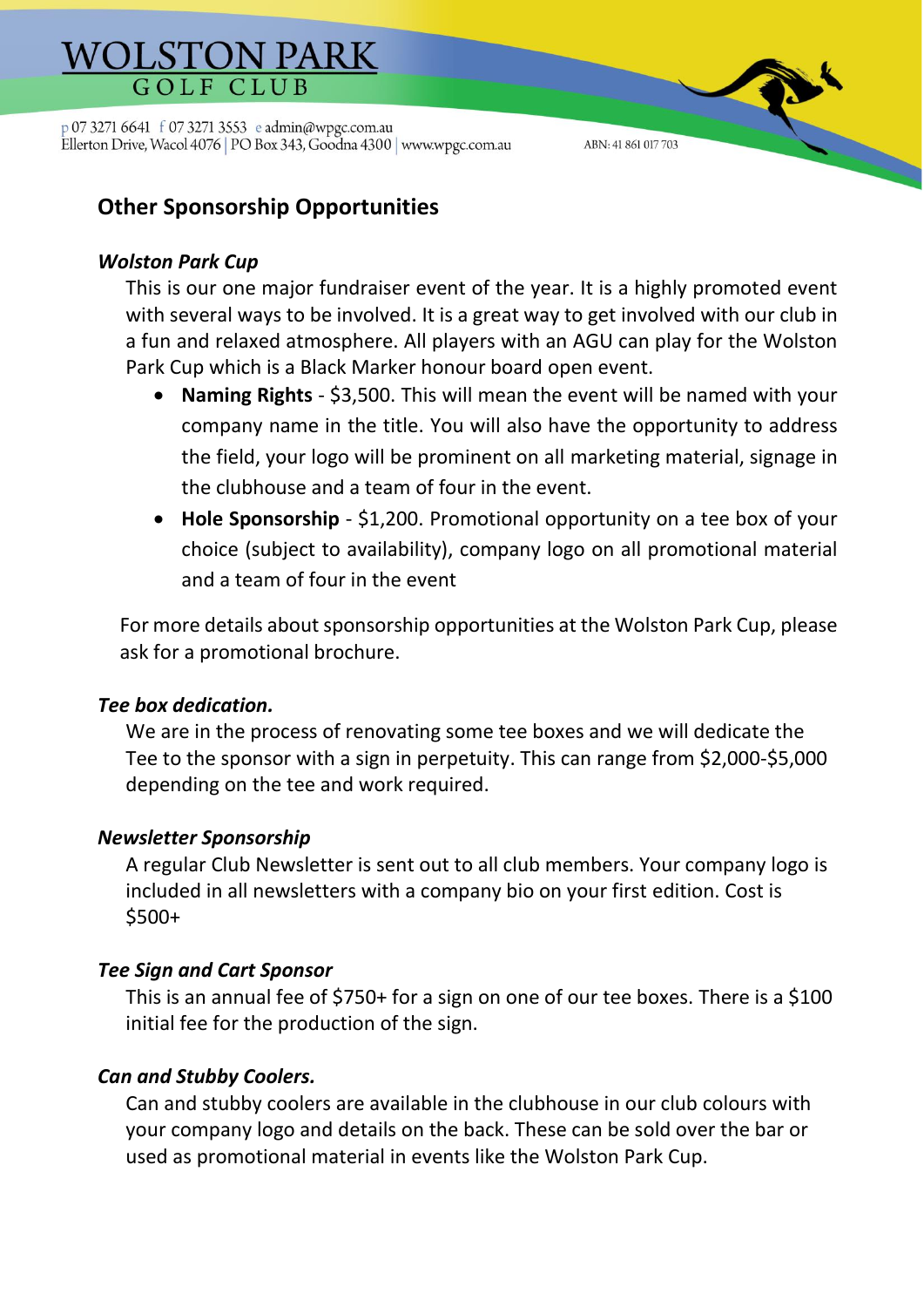#### *Pitch Mark Repairers*

A Pitch Mark Repairer is used to repair pitch marks on greens. Your company details are on the ball marker and we give them away to all members to encourage them to repair the pitch marks on our greens.

ABN: 41 861 017 703

#### *Business card stand for local businesses*

Your cards are placed in our business card stand for a small donation to the club or part of the other packages. A small donation is requested to have your card placed in the clubhouse. A great way to build up a business relationship with members and visitors.

#### *Sand Bucket sponsor*

Every player must play with a sand bucket to repair their divot. Your company details are on the bucket and used by all players at the club. You would be required to purchase a minimum amount. I can forward details if required.

#### *Drink Coasters*

Supply the clubhouse with coasters and have your company details on drink coaters. Price on request.

#### *Cart Sponsorship*

Your company logo is placed on our motorised carts for \$350 or part of one of our other sponsorship packages.

For these and more sponsorship opportunities, please contact our clubhouse for details and information brochures.